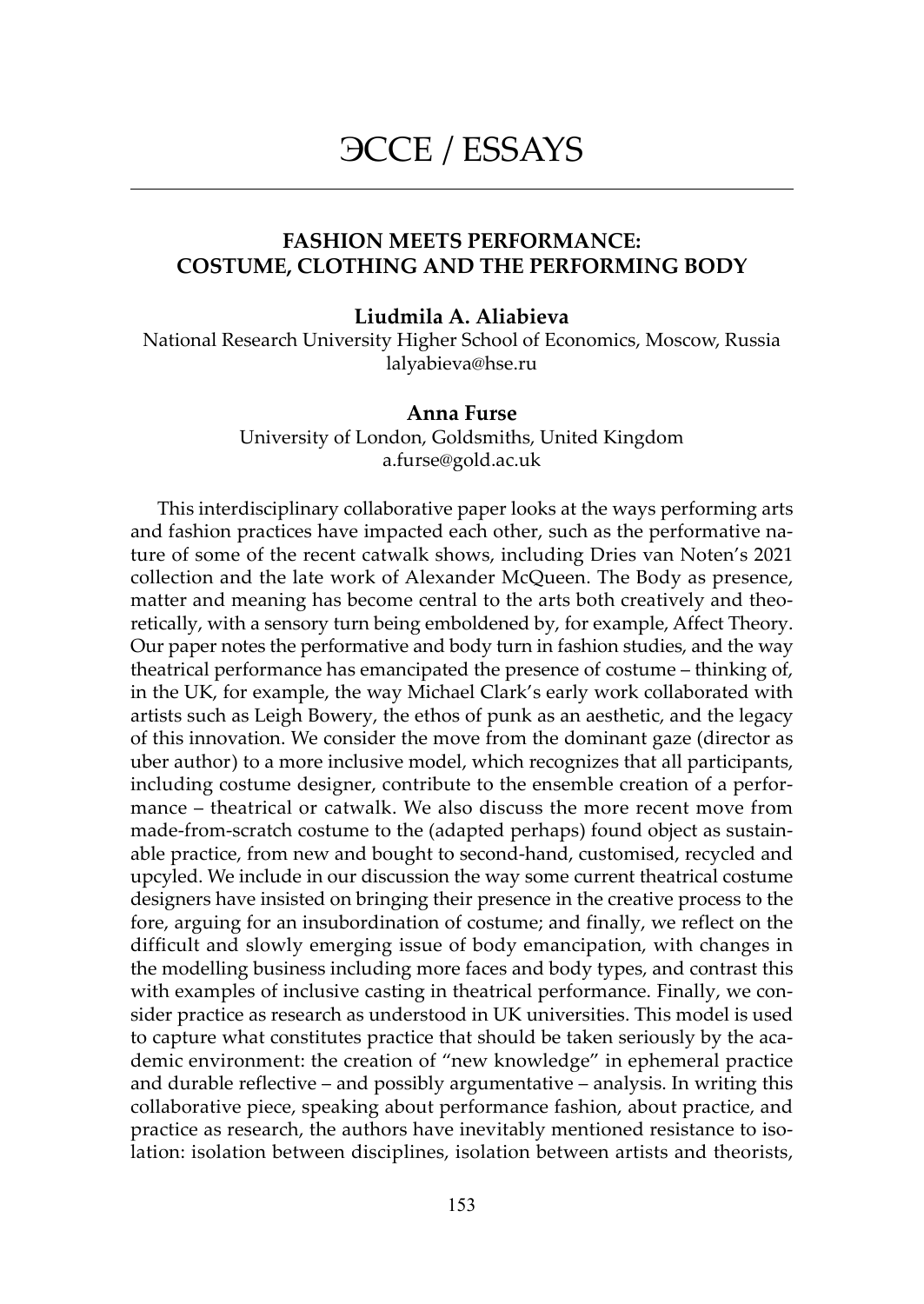isolation across boundaries, and the necessity of articulating ourselves so that we can speak the same language, understand each other and work together.

Keywords: fashion, performance, body, punk, prosthetics, dance, catwalk, Practice as Research.

# МОДА ВСТРЕЧАЕТСЯ С ПЕРФОРМАНСОМ: КОСТЮМ, ОДЕЖДА И ПЕРФОРМАТИВНОЕ ТЕЛО

## Л. А. Алябьева

Национальный исследовательский университет «Высшая школа экономики», Москва, Россия lalyabieva@hse.ru

## А. Фёрс

Университет Лондона, Великобритания a.furse@gold.ac.uk

В данной совместной междисциплинарной работе мы рассматриваем, как повлияли друг на друга исполнительские искусства и модные практики, и обсуждаем конкретные примеры, в которых выразило себя это взаимное влияние. Тело как присутствие, материя и смысл давно находится в центре искусства как на творческом, так и на теоретическом уровне, а сенсорному повороту способствовала, например, теория аффекта. Мы прослеживаем разворот теории моды в сторону перформанса и тела, вместе с тем наблюдая, как присутствие костюма придает свободу театральному действу, – на британском материале, включая раннее творчество Майкла Кларка, работавшего с такими художниками, как Ли Бауэри, эстетику, пронизанную духом панка, и наследие этих новаторских идей. Мы рассматриваем переход от доминирующего взгляда (режиссера как сверхавтора) к более инклюзивному подходу, предполагающему осознание, что все участники, включая художника по костюмам, вместе участвуют в создании перформанса – театрального или подиумного. Мы рассматриваем и недавний переход от костюмов, изготовленных «с нуля», к «найденным объектам» (порой адаптированным). Этот переход совершен, благодаря экологическому движению, и означает переход от нового, покупного к подержанному, приспособленному под конкретные нужды, переработанному или переосмысленному. Мы остановимся на том, как некоторые современные театральные художники по костюмам стремятся выйти на первый план, утверждая, что костюм не подчинён остальному действию и обладает собственной агентностью. Наконец, мы размышляем о трудном и медленном становлении дискуссии об эмансипации тела, благодаря которой в модельный бизнес проникают новые и многообразные нормы тела, раз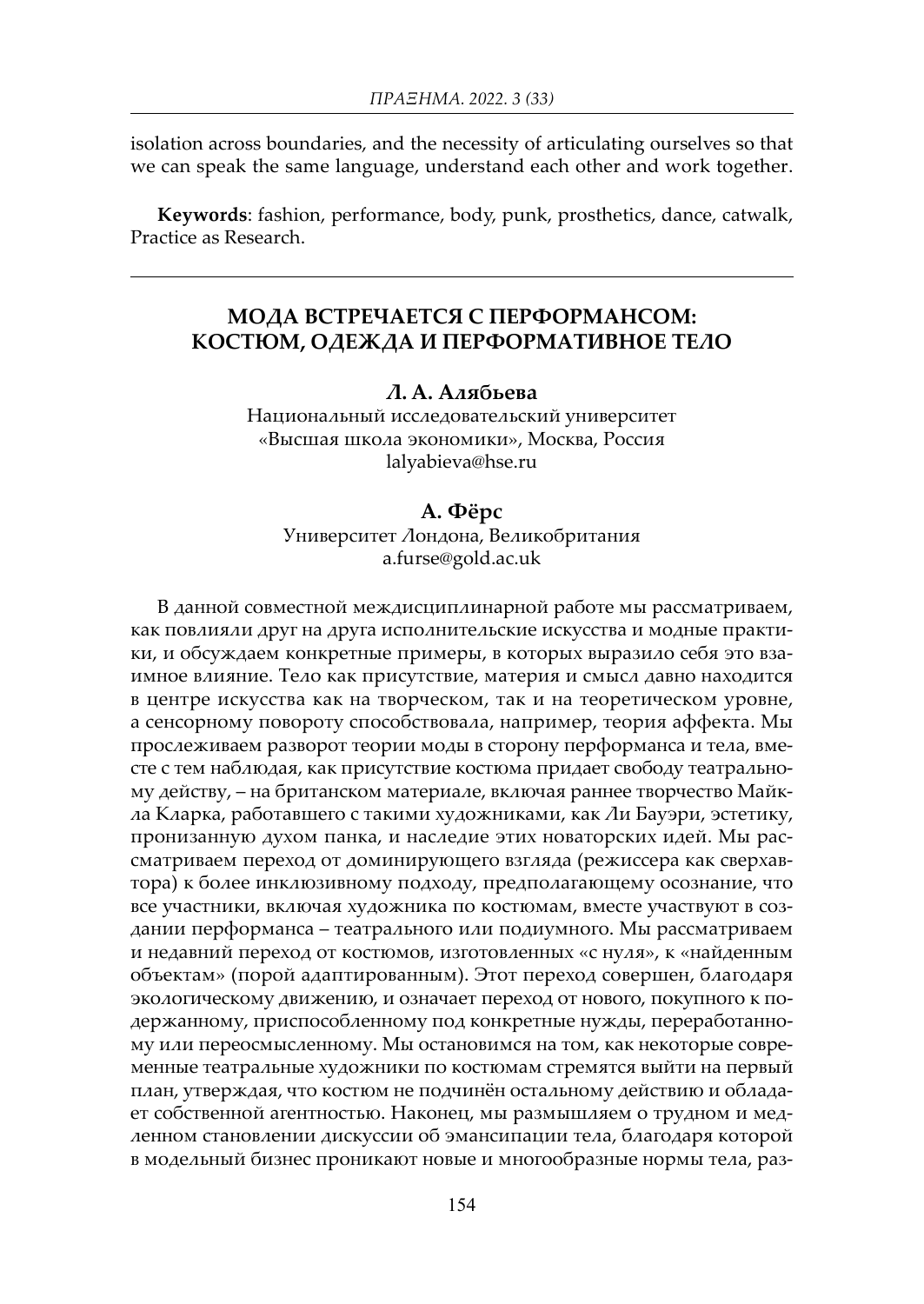ные типы лица и фигуры, несуразные позы, прежде вытесненные за рамки модной нормы, и сопоставляем этот процесс с примерами инклюзивного кастинга для участия в театральном представлении. Наконец, мы рассматриваем практику как исследование в интерпретации, принятой в британских университетах. Такая модель позволяет понять, что составляет суть практики, требующей серьезного к себе отношения в академической среде: создание «нового знания» посредством мимолетного действия и продолжительного, вдумчивого и – желательно – аргументированного анализа.

Совместно работая над данным текстом, рассуждая о сценической моде, о практике, о практике как исследовании, авторы не могли не сказать о сопротивлении изоляции: обособленности отдельных дисциплин, стене между художниками и теоретиками, взаимной изолированности разных стран и необходимости выражать свои мысли так, чтобы говорить на одном языке, понимать друг друга и работать сообща.

Ключевые слова: мода, перформанс, тело, панк, протезирование, танец, подиум, Practice as Research.

DOI 10.23951/2312-7899-2022-3-153-168

Not so long ago, fashion as an embodied practice started to interest fashion theorists. Joanne Entwistle, whose seminal work *The Fashion Body* (2000) marked the embodied turn in fashion studies, speaks about the way fashion does not exist without a body: "Fashion is about bodies: it is produced, promoted and worn by bodies. It is the body that fashion speaks to and it is the body that must be dressed in almost all social encounters" [Entwistle 2015, 1]. She adds that "dress in everyday life cannot be separated from the living, breathing, moving body it adorns" [Entwistle 2015, 9]. Chris Hesselbein notes that "shifting the focus from the 'dressed body' towards 'dressed embodiment' and from the surface of the body to the entire embodied self and its lived experience opens up a wide range of research possibilities for Fashion Studies" [Hesselbein 2019, 2]. This interest in the "living and moving bodies that animate clothing" [Wilson 1985, 1] brings fashion and performance very close to each other. This in turn invites questions about the chronology of creative practice with clothing/costume and live performance. Susan Marshall speaks about the relationships between a costume designer and the director $^1$  to ask: what if we start from the costume, not from the text? What if the costume is the starting point for the performance?

<sup>1</sup> Marshall's practice research PhD thesis *The Insubordinate Costume* was passed at Goldsmiths in 2021.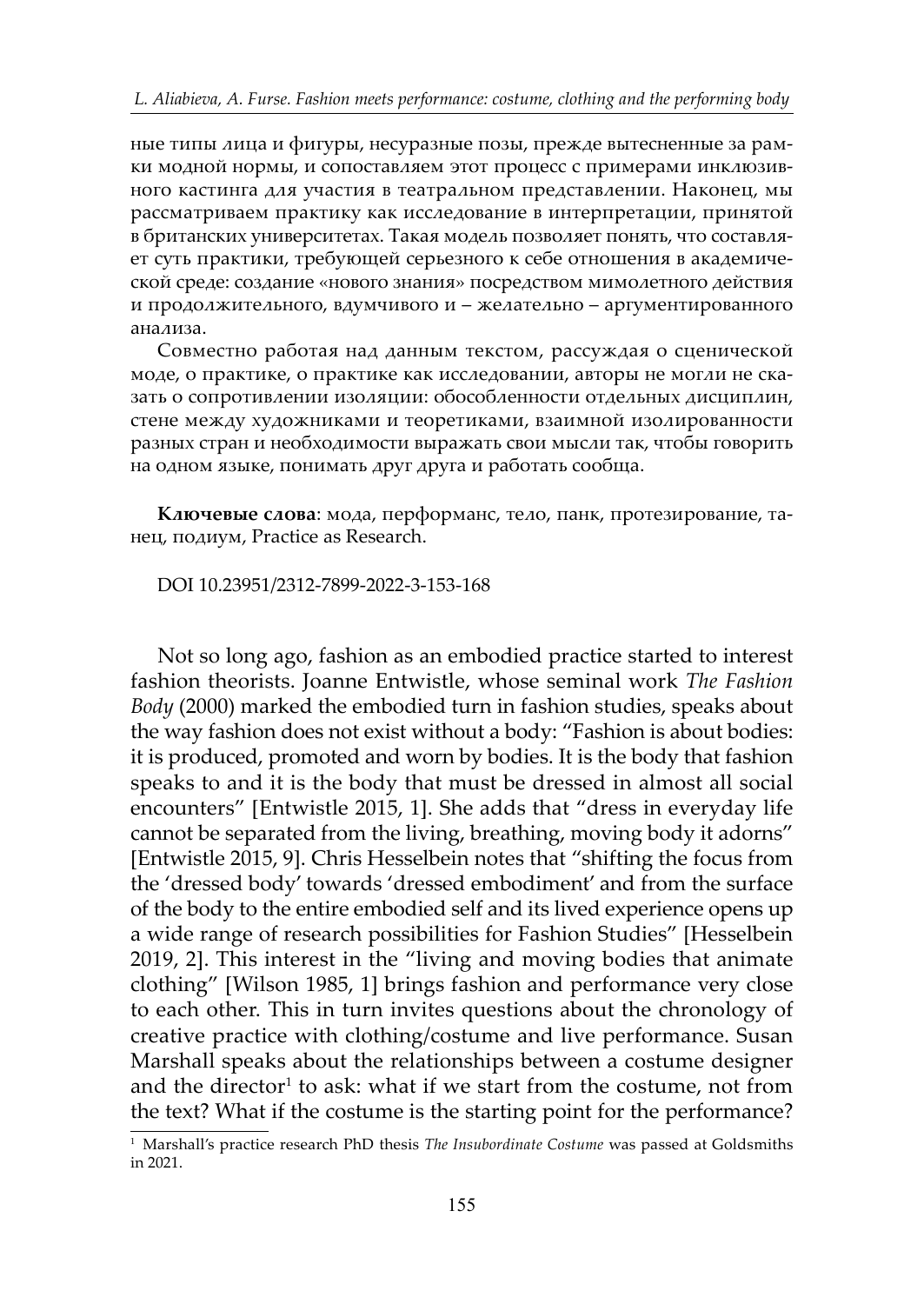How does this proposition connect to experimental performance making?<sup>2</sup>

Performance Makers/Live Artists<sup>3</sup> tend to start the performance making process with a concept that will drive the work. So we might say that form will follow function, in a Bauhaus sense. What is worn – or not – is as important here as in any theatrical consideration of the role of costume. Then, we have witnessed many live practitioners perform naked, which in itself is a costume statement. What characterizes Live Art and its use of materials, costume, clothing or nudity, could be said to be the auratic. Walter Benjamin wrote in his seminal essay "The Work of Art in the Age of Mechanical Reproduction" (1935) that the "aura" of a work of art, that is, its authenticity, can only be found in an original that is "tied to <...> presence" [Benjamin 1999, 223]. What concerns the Live Artist, who is seeking to disrupt commodifiable ideas of representation and make-believe through their own visceral presence, is often not so much the making of a costume, as one would for a theatrical performance, but the finding of clothing, as one would in an objective way of finding the material, the authentic (auratic) object. Of course, this is not a hard and fast rule. We could find many exceptions because Live Artists sometimes work with costume designers. But this would tend to be in a deliberate way, rather than what we refer to as costume design "serving" a production in traditional theatre – an order of priority in the development of a piece of work that Marshall is contesting in positing "the insubordinate costume": the costume that refuses to serve and insists on the function of initiator. One might compare this to the shift from the consumer purchasing finished products paradigm to the wearer's experience within a more open and inclusive fashion scenario. According to Elyse Stanes, "Clothes are never stable, finished commodities but rather assembled items: assortments of fabric, threads, buttons, and zippers in temporary coherence, awaiting further use and adaptation, and subsequent ridding and decay" [Stanes 2019, 229].

"Considering clothes as always in-process, subject to transformation and flux, materially and temporally, lends itself to the sensorial, emotional, and haptic unfolding of individuals' relationships with clothes" [Stanes 2019, 229]. Our knowledge and understanding of the past is

 $^{\rm 2}$  Marshall put performance work from the UK and internationally. It was here that London audiences first saw the work of Robert Lepage, Jan Fabre and Forced Entertainment, their theory into practice not only in workshops but in production, notably *Alice* with the Danish performance maker Tilde Knudsen of Teater Asterions Hus. Here the costumes successfully led the way in the creation of the show (see http://www.susanmarshall.info/?p=649).

<sup>3</sup> Live Art is a term coined in the UK in the 1980s to define auteurial work that defies strict formal categorization.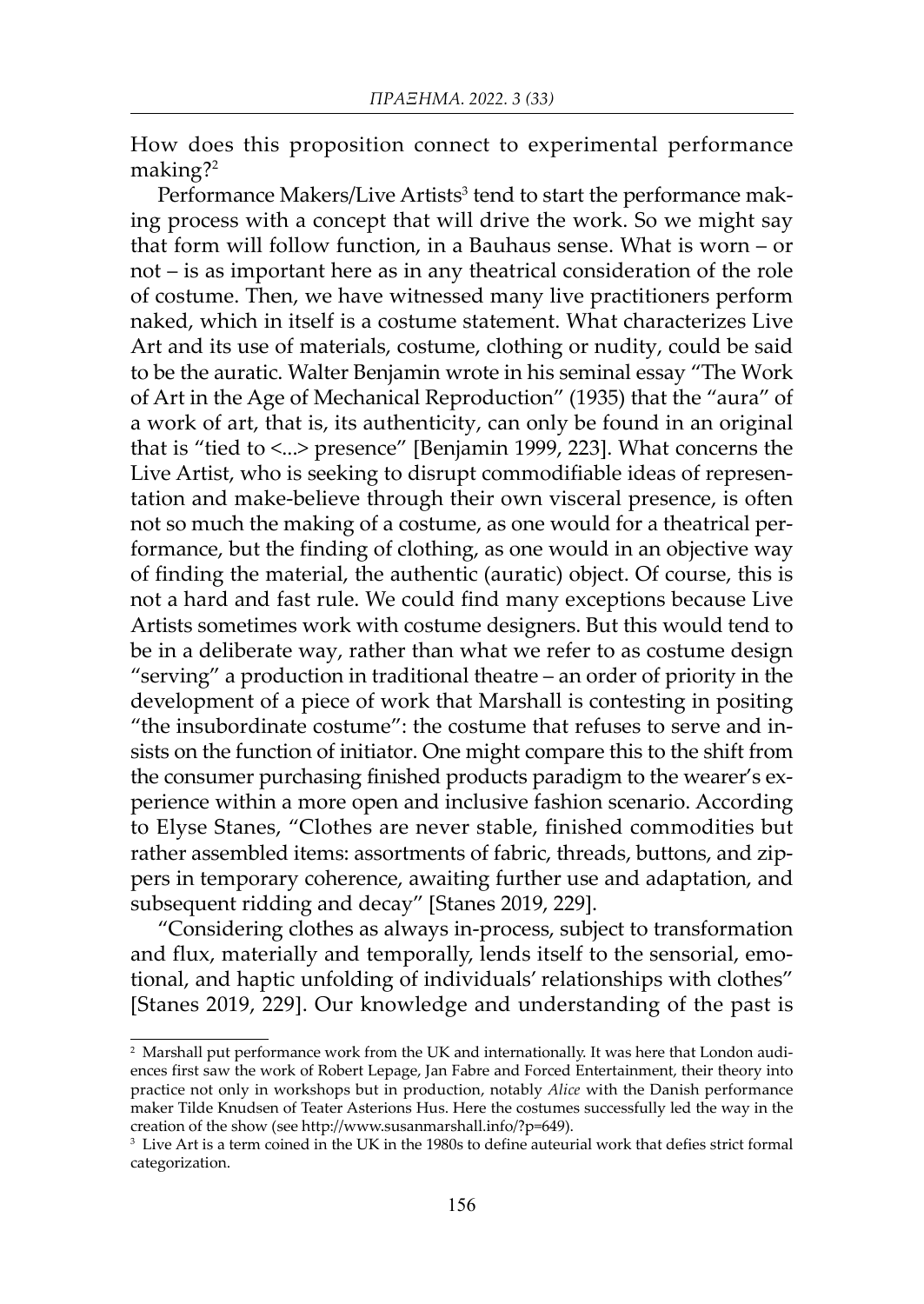rooted in the body and clothes and textiles play a special role in recalling the past due to the way they take an imprint of the body that wears them and are left marked by the "sweat and stains of everyday life" [Hunt 2014, 208]. Clothes and costume and the bodies that wear/have worn them are therefore markers rich in social meaning to decode. As Lauren Berlant declares unequivocally in her book *Cruel Optimism*, "It's a political problem of course, the body" [Berlant 2011, 267]. Whatever the point of view on the body as a political presence and how the performer controls its representational message or not, corporeality is freighted with ethical questions. Regarding Affect Theory, Sara Ahmed's model regarding the tactile sense is presented as "how we respond to objects and others, that surfaces or boundaries are made: the 'I' and 'we' are shaped by, and even take the shape of, contact with others" [Ahmed 2004, 10]. Worn clothes leave the enfleshed patina of those who have worn them, a story of people's relationship to clothes. Clothes have affect on the wearer as well as on those who observe the wearer. The quotidian relationship to clothes carries over into the professional performer's choice – or that of the costume designer – in theatre and dance as well as how these are read by the spectator. The gamut in both clothing and costume is from the discreet to the deliberately shocking.

In the 1980s and 1990s in the UK, experimental artists played with outrageous and flamboyant costume, putting this centre stage, such as Leigh Bowery and Michael Clark's respective work and their collaboration. At the Institute of Contemporary Arts (ICA)<sup>4</sup> artists were putting what would normally be on a catwalk onto the stage of a major performance art venue. In a project called Performing Clothes (1994) three choreographers (Mischa Bergese, Stewart Arnold and Paul Henry) worked with eight fashion designers. At the time, Steve Rogers wrote of this: "The traditions of wafer-thin mannequins and their highly stylised gait has given way to an altogether more dramatic enactment of the designs, drawing on the visual shockery of performance work and rock video" [Rogers 1984, 28]. But he was critical of the fact that, however disruptive and "alternative" this performing event might have been, in the end it was still designed to sell clothes without intervening in the ethical questions of the fashion industry and how the young "are pressured to turn over their clothes quickly. This stretches visibly the gulf between rich and poor" [Rogers 1984, 28–29]. He concluded: "The wide range of designs reflected nicely, if predictably, the fact of our post-modern

<sup>4</sup> An Arts Centre in London that in the 1980s and early 1990s ran a particularly influential performance programme run by John Ashford, Michael Morris and Lois Keidan respectively, showcasing the most avant-garde.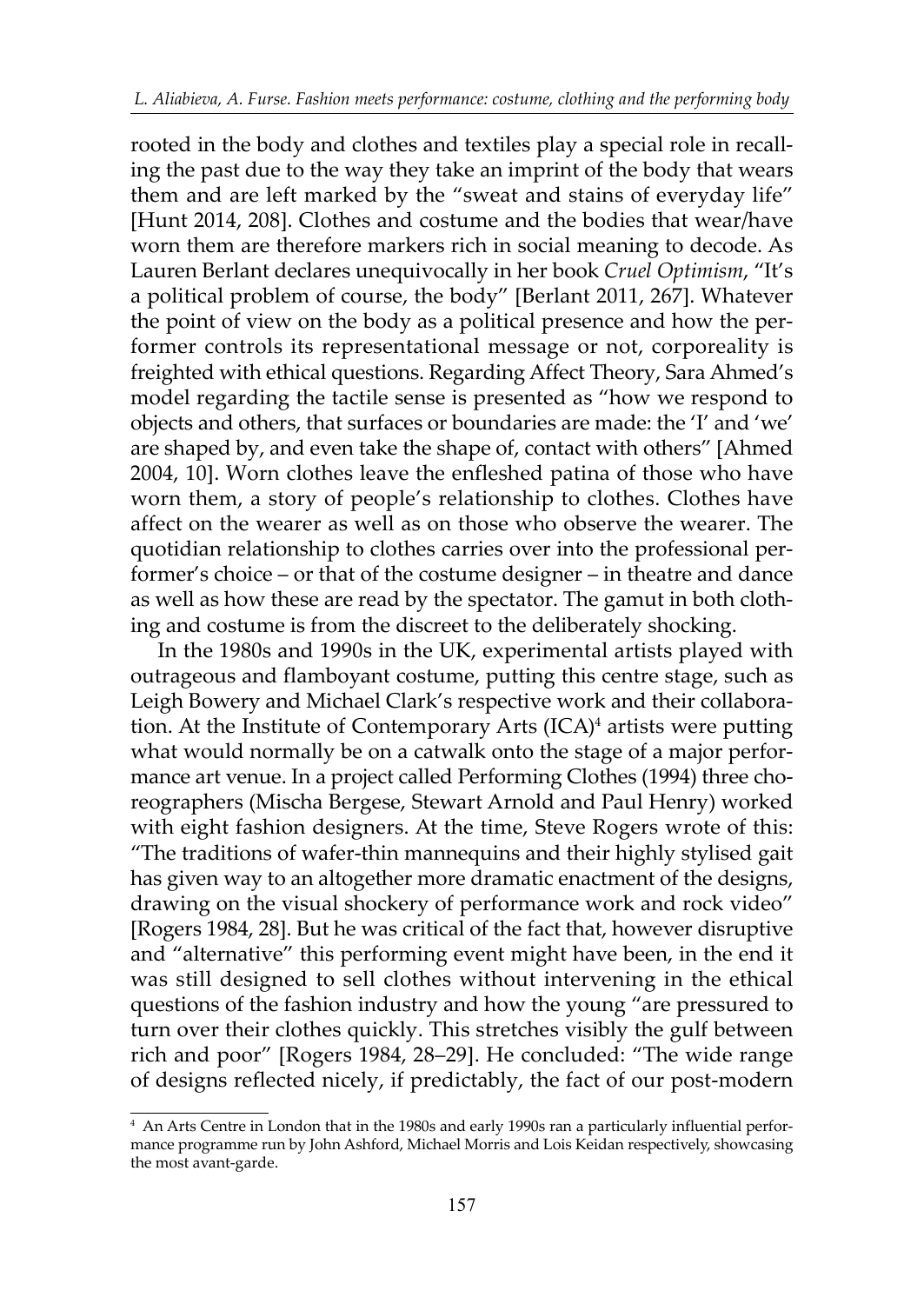polyculturalism, but it failed to make any comment on it" [Rogers 1984, 29]. There has been a journey since then to now, a moment from which we authors are talking today, where we can compare catwalk, fashion in performance, and theatrical costume/clothing in performance, all as arts with shared features in common as well as noted singularities.

Concurrent to the above performative disruptions there was much experimentation in the fashion world: about the cut, the construction and, vitally, the body. We recall the growing interest in the non-normative, or the non-adorned (with artifice) body as a response to another trope emerging in the 1980s: the repressive power-suit, and the concurrently wide popularity of aerobics to create the lean tough body – yet another climax of designing (on the self) a perfect body. Already in 1980s a Japanese fashion designer and founder of Comme des Garçons Rei Kawakubo started to experiment with body borders, undermining Western ideals of beauty and femininity. In her spring/summer 1997 collection 'Body Meets Dress', which is often referred as "Lumps and Bumps", Kawakubo introduced a non-normative and deformed silhouette. According to Francesca Granata "this collection, like much 1990s experimental fashion, can be understood as a response to the 1980s and particularly to the image of the über-healthy, wholesome and powerful body that was promoted with particular force throughout the period" [Granata 2017, 51].

Leigh Bowery, an Australian London-based performance artist, was also very much involved in the experiment in exploring the fluidity of the body's borders. Based on Bakhtin's concept of the grotesque body, Granata notes that in his penchant for humorous and irreverent critiques of social conventions and ridiculing the existing social order with its normative bodies and well-regulated costumes "Bowery's 'costumes' and performances, in their excessive and carnivalesque character, are even more in line with a Bakhtinian grotesque, and fully exploit its liberating and subversive potential" [Granata 2017, 59]. Actually, even earlier than Kawakubo, British designer Georgina Godley had started to criticise fashion for its repressive attitude towards bodies, and how it excluded non-normative bodies (ideas of "perfection" being assumed in the fashion world). Opposing prevailing fashion discourse with its focus on the body-hugging silhouettes, Godley "starts the process by transforming the sealed and contained body of the Barbie doll, which is perhaps the ultimate representation of normative femininity and unattainable bodily ideals" [Granata 2017, 43]. Such fashion artists disturbed aesthetic assumptions, and it is from such provocations that the relationships between performance and fashion became so intensely interconnected.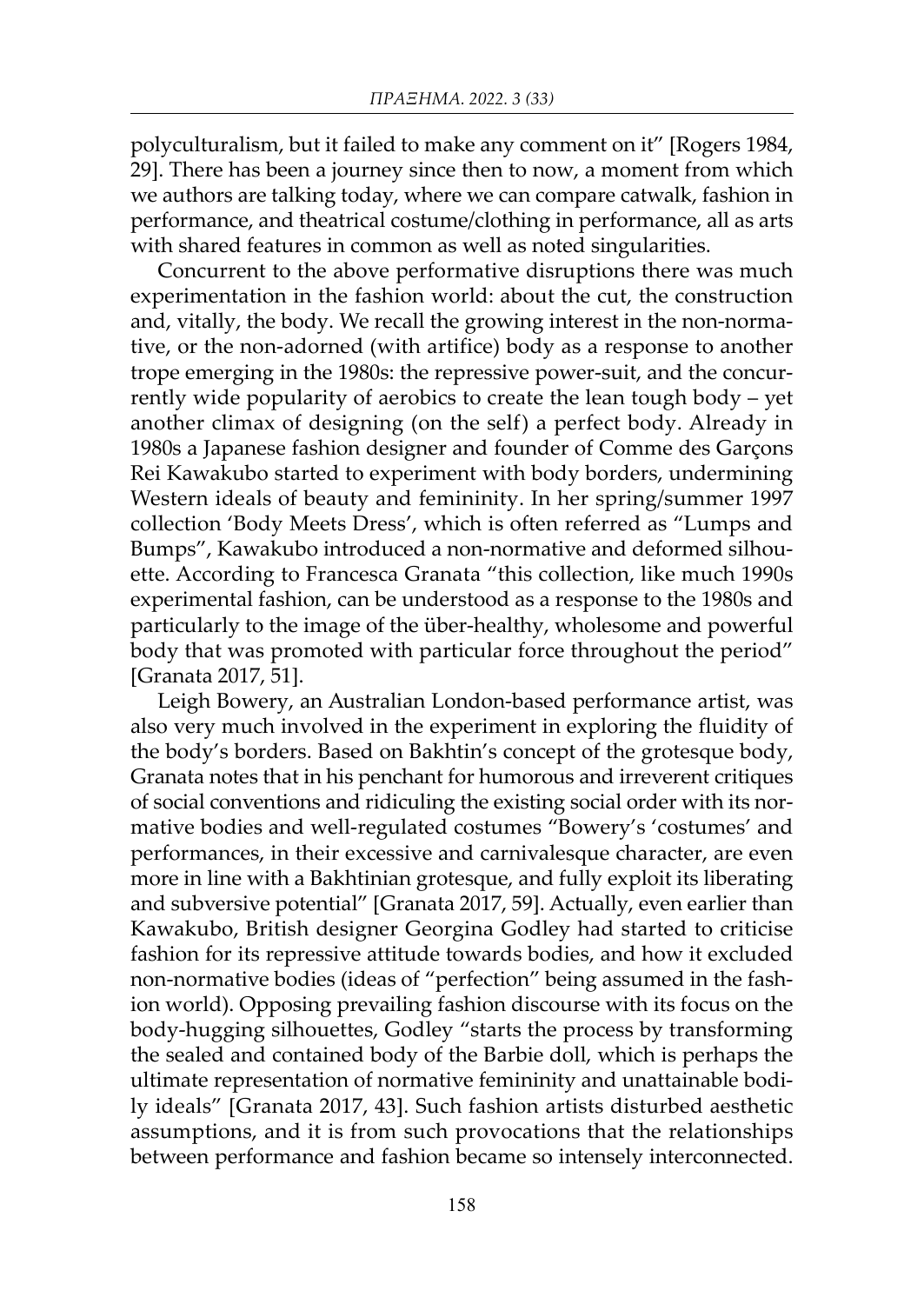We might understand this shift as the consequence of – or the historical development of – Punk, that was explosively disrupting all previous aesthetic paradigms. In the early 1970s, we find a continuation of the idea of what was a romantically hippie ideal of beauty: flowing, ethnically-inspired feminine women (and feminine men). Fashion, of course, echoed this. Punk came along and blasted this all apart, particularly for women<sup>5</sup>.

Vivienne Westwood profoundly shattered that beauty ideal. She celebrated what the French call *jolie laide* – ugly beauty – in compelling and transgressive hair, clothes and makeup. Disrupting the soft pacifistic terrain set in the 1970s, designers like Westwood declared that we can push the prosthetic of the body. We can extend the idea of where the parameters of the body lie: what are the edges? Let's delve into a territory of making the ugliest and most aggressive beauty desirable, in a subversion of good taste and bourgeois respectability, which of course, as Marshall reminds us, we can find historically in many innovations from, for example, Dada and Futurism. Thus, the precursors to Punk were already interrupting the status quo some decades earlier. Punk, and much that has come after, is an expression of political anger and social outrage. We find this unruly unsettling of safe assumptions in fashion, and we can find it equally in performance, always and consistently played out on the body itself: its flesh. In extreme forms, for example, in body art that became popular in the 1990s, artists brought their own flesh and blood and its cutting, piercing, tattooing and bleeding right into the theatre space. Such artists and designers refuse the idea of beauty as tranquil. The carefully ordered, able-bodied, genderspecific world of what is considered to be lovely disappears. We are no longer in the realms of charm. We are in another space, more truthful and brutal, or simply direct and unadorned. British designer Alexander McQueen whose collections (i.e. Dante, The Highland Rape, Horn of Plenty) some found aggressive and disturbing fiercely experimented with form and cut finding beauty in ugly. The designer insisted in one of the interviews: "I think there is beauty in everything. What 'normal' people would perceive as ugly, I can usually see something of beauty in it"6 .

 $^{\rm 5}$  Discussing the work of Kawakubo and Westwood, Evans and Thornton note that both "manage to escape the controlling discourses of patriarchy. Both designers seem to deal exclusively with femininity and not with femininity of the binary opposition referred to earlier but a more radical and challenging version concerned with issues to do with women's bodies, women's sexuality, even with female identity. Furthermore, they appear to do so without a reference to the so-called norm of masculinity. It is precisely this 'failure' to refer to the patriarchy surrounding them which makes the work of both designers so radical and challenging" [Evans & Thornton 1991, 57–58].

 $^{\rm 6}$  Alexander McQueen's words cited on: https://www.vam.ac.uk/museumofsavagebeauty/mcq/ necklace/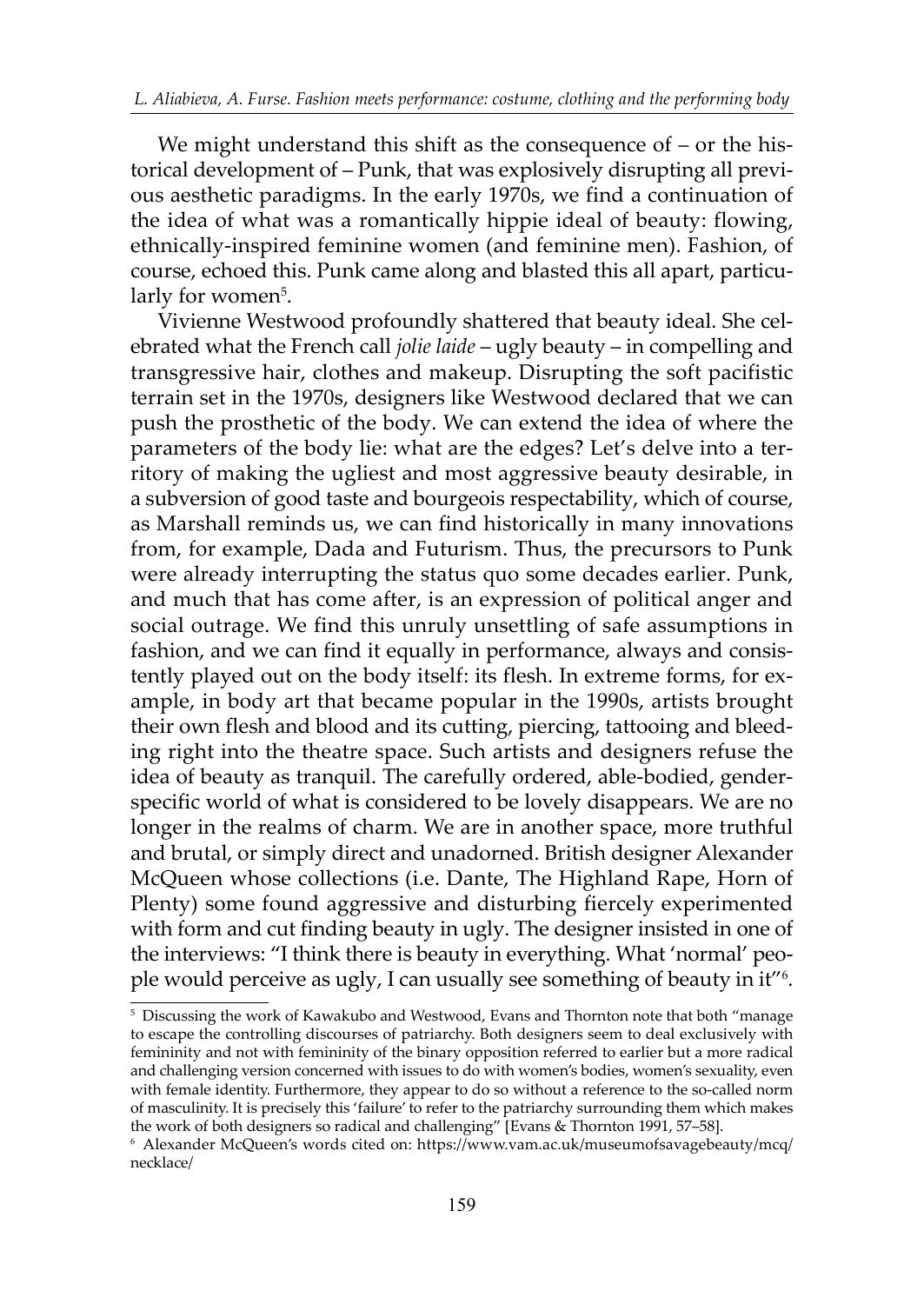In the last forty years we can, in retrospect, see how several movements have been travelling alongside each other, and how they have sometimes intersected. If Punk was frank and "in-yer-face", it was also highly contrived, whilst other artistic movements chose to express political and cultural discontent in other modes. Postmodern dance in the 1970s, and some two decades after, proposed the non-costumed dance performance as beautiful. The pedestrian was beautiful and this became an ethic about both how the body moves and how the spectator gazes, or is refused a gaze. Reflecting back to the 1980s, the refusal of what we called then "body fascism", was, for female dancers, a refusal to subscribe to the Jane Fonda workout hyper-fit body in lycra or its classical equivalent: the emaciated ballerina. This seeped across from fashion and daily life into the performing arts. Certainly, in the professional dance community, people were insisting that the dancer's body does not need to be an anorexic, hard muscular body in leotard. We started to see the acceptance of the Fat Dancer, which was a real taboo breaker. Mark Morris's work in America, with all different shapes and sizes in his company, was revolutionary. Similarly some fashion designers introduced experimentation onto the catwalk: like Jean Paul Gaultier who is known for his irreverent approach to fashion and bold experimentation with all kinds of cultural taboos exploring the forbidden and celebrating the bizarre and inclusive politics of his shows casting and showcasing diverse models (curvy, tattooed, aged)<sup>7</sup>.

We also saw the rise of minority groups insisting on visibility in the performing arts, such as disabled artists performing more prominently in the cultural landscape. In the UK, disabled dance and theatre started in the 1970s, but really took off in the 1980s, and has since become mainstream. We have highly established disabled artists, such as Jenny Sealey, the co-director of the 2012 Paralympic Ceremony in London. Sealey was cast in the first women-only disabled production<sup>8</sup> for the UK's pioneering theatre company GRAEAE. She is now its artistic director and a prominent figure in the UK performing arts scene. For the Paralympics Closing Ceremony, Latvian-born British singer-song writer Viktoria Modesta, performing live with Coldplay, appeared as the "Snow Queen" with "her extraordinary, sculptural, prosthetic leg glittered with thousands of Swarovski crystals" [Jürgens 2015, 42] created by the designer and visual artist Sophie de Oliveira Barata, who has created a range of reimagineered bespoke prosthetics with her company The Alternative Limb Project. If we now see disabled artists on stage and screen, we also

<sup>7</sup> See Frankenberg (2006).

<sup>8</sup> This was *A Private View* by Tasha Fairbanks, directed by Anna Furse in 1988.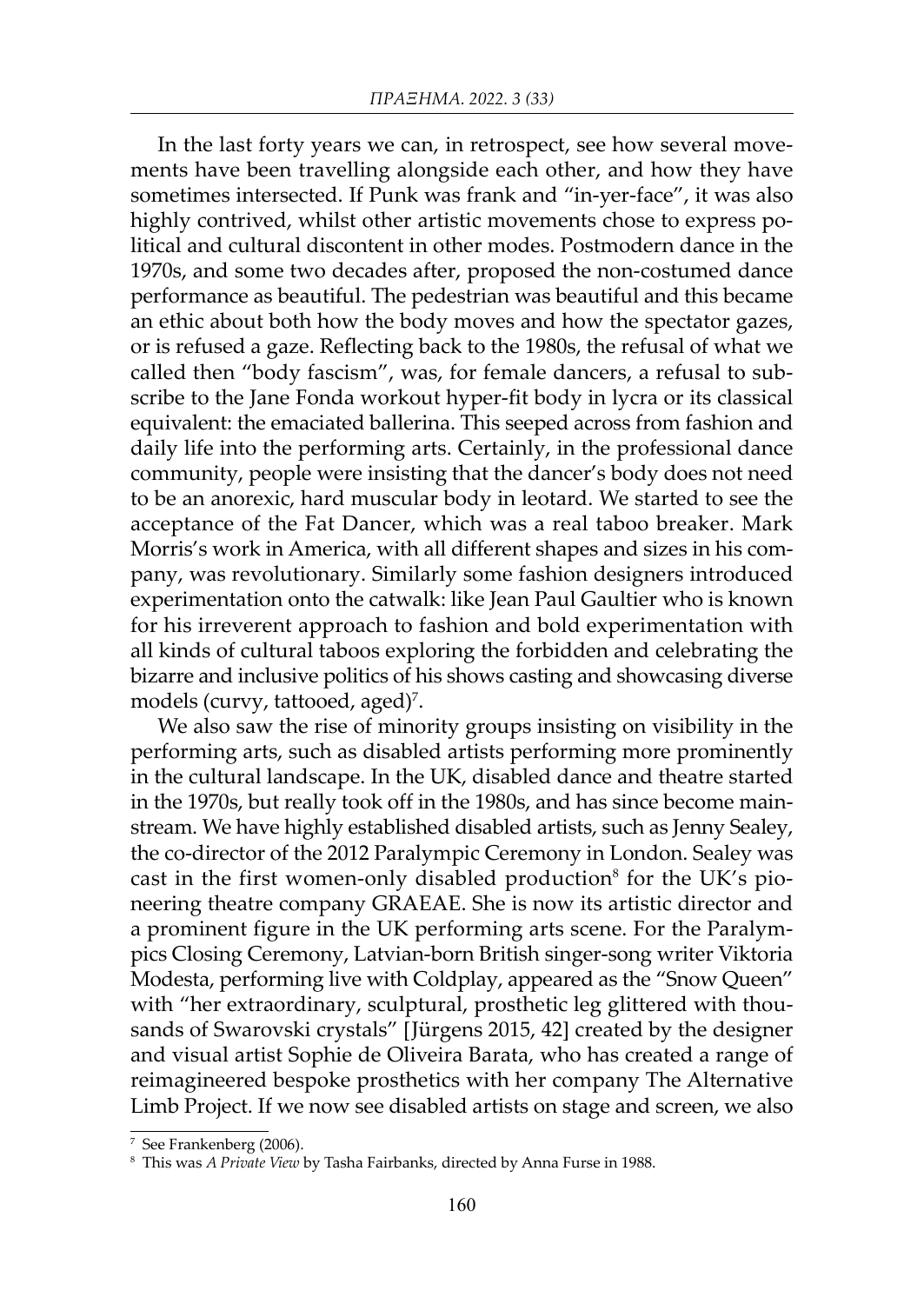hear the voice of the unwell performance maker, who is outside healthy society's idea of the fit, and even heroic body artist, such as the work of Martin O'Brien<sup>9</sup>. Different minority movements have been rising up and protesting, insisting on fully participating in the culture. And here we are now, in a moment of intersectional political understanding of different identity groups, who are all arguing for their voice and their place in the culture today. What they present with their bodies, clothed or not, remains significant.

Such voices who establish visibility through their own effort, are also supported by academic research and funding policies. In the UK 30 years ago, disabled artists were never cast on television and film. Today, we are just beginning to see a disabled actor being cast, not as a disabled person, but just as a character in television. Even Hollywood is beginning to cast disabled performers, such as the current release of Joe Wright's movie *Cyrano* with Peter Dinklage in the title role. For all this emancipation, equal access to the culture for disabled people continues to be a political struggle. Again, we can trace comparable developments happening in parallel in the fashion world, despite fashion's intensely repressive approach towards the body, with emaciation as the ideal, and all consequent eating disorders. Avant-garde fashion and experimental fashion have remained present, exploring borders, gender, the body.

In comparing fashion to theatrical performance it is also interesting to note that, in a postmodern turn, fashion started to be seen to be worthy of an academic paper at the same time that performance studies became an academic subject. Postmodern theory made it possible to include new disciplines as objects for cultural analysis, critical analysis, and theoretical respect. Cultural forms that were hitherto invisible, because they did not fit into the canon of what was considered to be culturally valuable, slowly but surely began to make their presence felt. In 1997, fashion historian Valerie Steele in the editor's letter for the very first issue of the *Fashion Theory Journal* noted that "scholars across the disciplines have begun to explore the relationship between body, clothing, and cultural identity" and fashion was no longer "regarded as frivolous, sexist, bourgeois, 'material' (not intellectual), and, therefore, beneath contempt" [Steele 1997, 1]. A few years before a cultural historian Elizabeth Wilson in her groundbreaking work *Adorned in Dreams: Fashion and Modernity* (1985) questioned the position of those academics who found fashion and clothing not a worthy: "To despise fashion as frivolous is therefore the most frivolous posture of all" [Wilson 1985, 277].

<sup>9</sup> https://www.artsadmin.co.uk/profiles/martin-o-brien/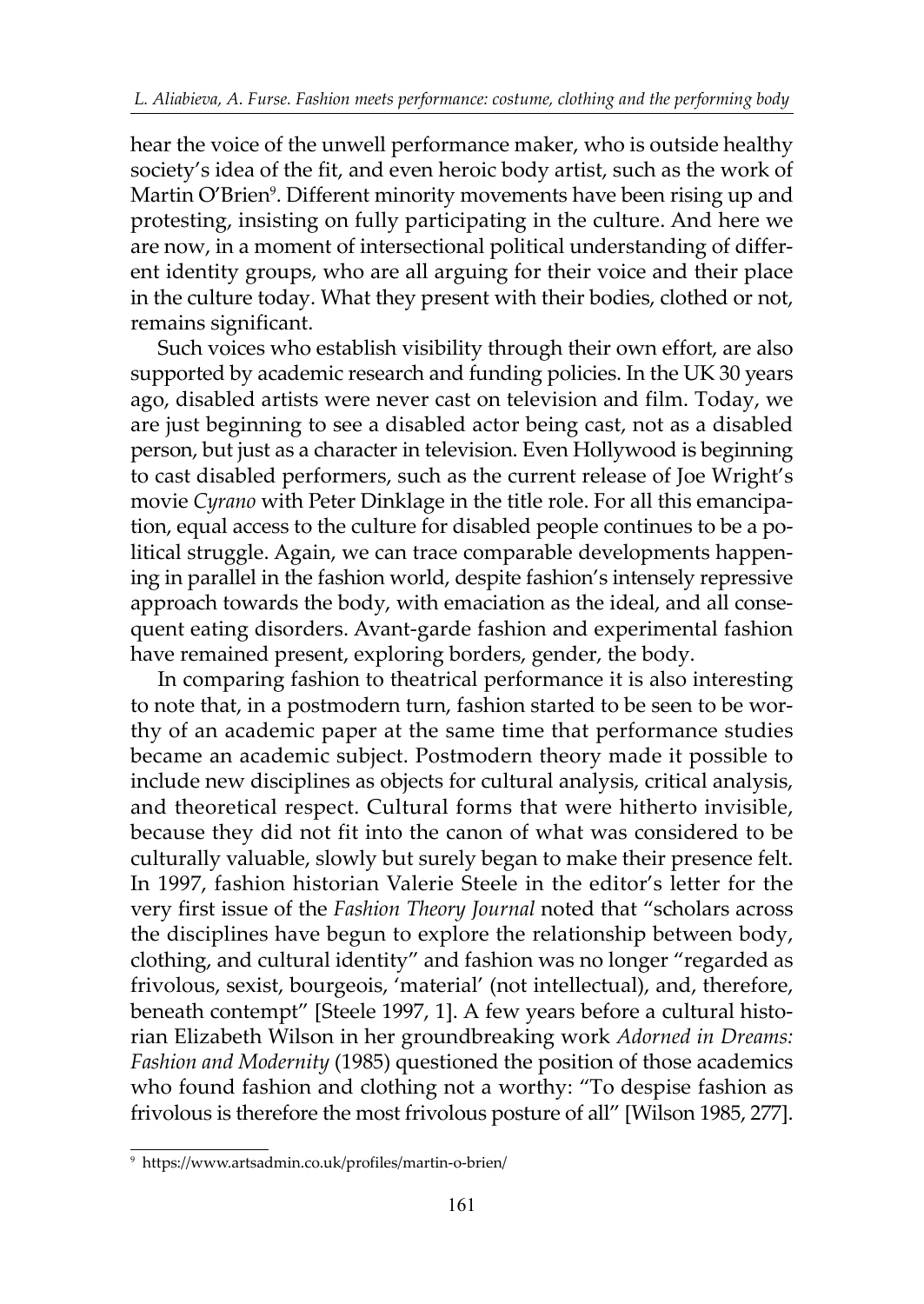Performance studies, which support the kind of enquiry we are making in this paper, arose out of sociological investigations that started in the 1950s, notably the idea of the performative through Erving Goffman<sup>10</sup>. Beyond theatre and performance disciplines, humanities subjects began understanding the performative as a description of power relations and social function, of the distinction between the private and social self. Richard Schechner, a director and academic at NYU, insisted, innovatively, that we did not need to do theatre studies in the way we used to as the study of a literary canon and its history. He looked at performance in the widest sense, opening the possibility of bringing in other criteria and theories to analyse and critique it, because contemporary performance had begun to radically reject the playwriting theatre and needed a different critical apparatus. Shechner's influential book was first published in 2002, and has undergone several editions since: "Performance studies – as a practice, a theory, an academic discipline – is dynamic, unfinishable. Whatever it is, it wasn't exactly that before and it won't be exactly that again" [Schechner 2013, 12]. Performance itself, in contrast to dramatic theatre, and performance studies thus became a distinct field.

More recently, critics and theorists began to refine this broad interdisciplinary perspective and, given a widely applicable performative vocabulary, to invite the question: How might one identify what is specific to performance in the art sense i.e. in terms of theatre and dance and live art practice? This brings us to theories of presence, resonance, form, and content such as in the writing of, for example, Fischer-Lichte, who in her project to "root an aesthetic of the performative in the concept of performance" [Fischer-Lichte 2008, 29], asks, saliently, when exploring the materiality of the body, "Is it *the* presence of his [performer's] phenomenal body or a more specific quality of this phenomenal body?" [Fischer-Lichte 2008, 97] that draws the spectator to sense the performer's presence? Considering some of these key shifts over a few decades, we can now see the emergence of the idea of performance, in theatre and on the catwalk, as a kind of a great arc of unfolding innovation, both creative and critical.

A specific example today in the UK of overlaps between fashion and (theatrical) performance within the higher education environment can be found in an MA in Costume Design at the University of the Arts in London. This was the costume designer and pioneering theorist

<sup>&</sup>lt;sup>10</sup> Goffman's influential book *The Performance of Everyday Life* was first published in 1956.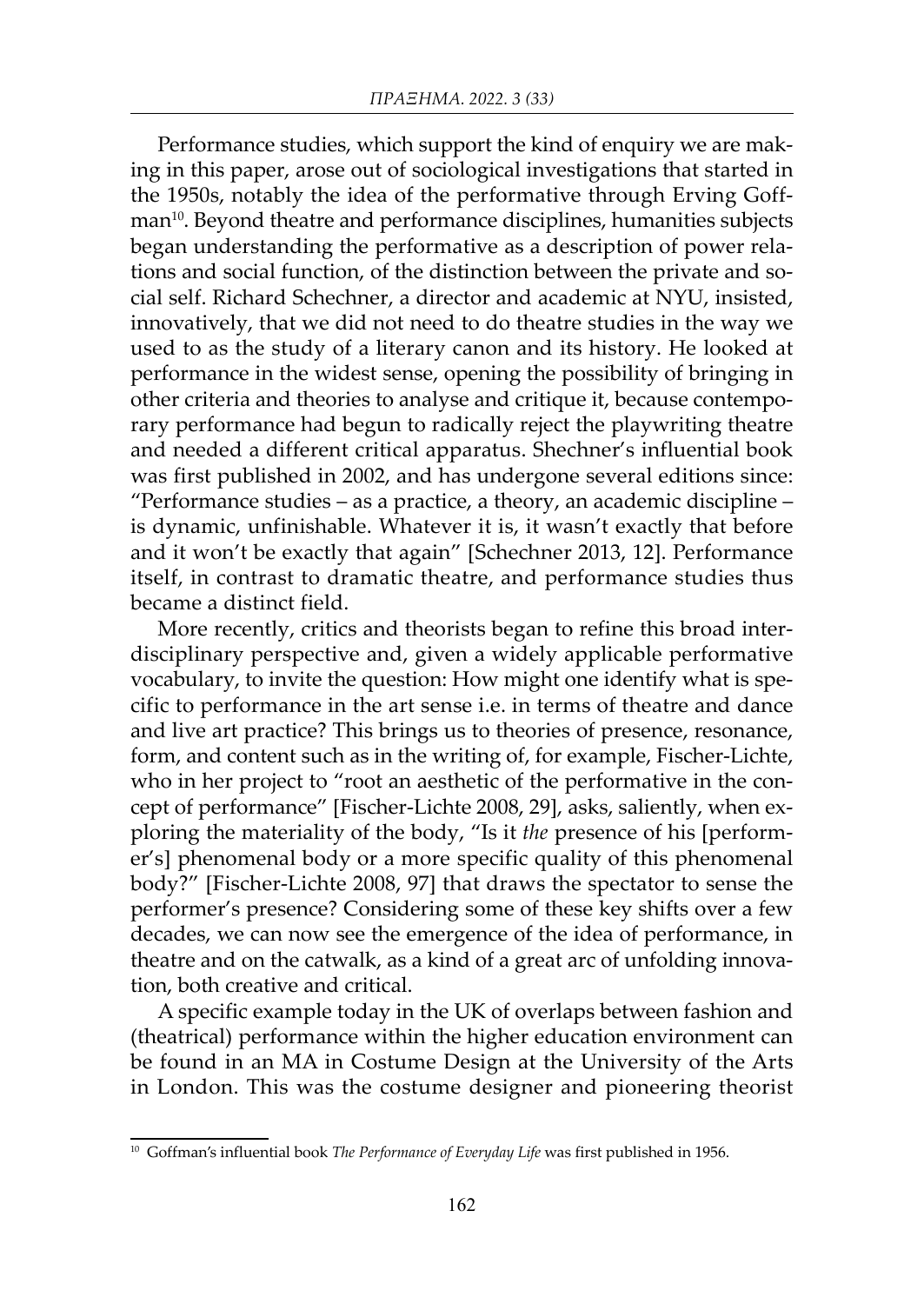Donatella Barbieri's creation<sup>11</sup>. Her successor, Agnes Treplin, came from fashion to costume design. Each year, her students for their Final Show create costumes, and dance and performance artists are invited to animate these for a live performative graduation show. Directors start with the costume and have to make that costume perform, showing the costume thematically, and contextualize and demonstrate that costume in its best light $12$ .

We understand a dialogic relationship between the body, theatrical performance, costume and fashion garments, and even the idea of clothing that represents professional function: the medical or military uniform, for example<sup>13</sup>. As above, it can be that the costume starts theatrical thinking in the same way that fashion clothing starts the question of what the body who wears this fashionwear is, and how they should perform the clothes on the catwalk? Alexander McQueen, in his crazy, zany way, even insisted that the costume in performance was completed *in* performance, such as his 1999 spring collection which ended with a powerful metaphorical performative piece with model Shalom Harlow's emergence on a revolving wooden platform wearing a white strapless dress with a tulle underlay while two robots sprayed her with black, green and yellow paint, staining her pure white dress. There is a kind of generative action in his catwalk performance. For all such invention, very often when you see models doing their job on the catwalk in the ways they did 50 years ago, you feel like something is missing. In the Performance Artistic Research Laboratory (PeARL)<sup>14</sup> online session, spring 2021, the top model Lily McMenamy spoke about the way she

<sup>11</sup> Barbieri's groundbreaking book *Costume in Performance, Materiality, Culture and the Body* was published in 2017, its Russian translation in 2022. She has just completed a PhD by publication at Goldsmiths.

 $12$  Furse directed one of these in 2016. One piece she was working on was a costume for Macbeth. The student had made a huge magnificent Japanese Noh theatre influenced costume for this character. She worked with the performer on the idea: what were you (Macbeth) as a person before you inhabited the costume? Because the costume is your power, the costume stands as an architecture of your power. This became a from-fetus-to-costume-wearing-adult choreography. The costume stood on its own until the actor inhabited it. Macbeth was "born" into the costume (power). When his body came into the costume, he became enormous. So he went from a small, vulnerable baby to the man who has the power to wear the costume.

<sup>&</sup>lt;sup>13</sup> The idea of costume as status and performative evidence of role, status was brilliantly satirised in Federico Fellini's 1972 film *Roma*. He staged a hilarious Vatican fashion show. He satirises ecclesiastical garments – huge and self-important costumes. These are uniforms that people also wear for ritual purposes that signify what Goffman called "The Performance of Everyday Life" [Goffman 1999].

<sup>14</sup> Performance Artistic Research Lab is a collaboration between Art & Design School Higher School of Economics (Moscow) and Goldsmiths, University of London. It is an interdisciplinary laboratory investigating myriad meanings in the term "performance" within academic contexts today. It probes how research can inform artistic practice and vice versa. Our praxis is informed by contemporary knowledge accumulated in the field of performance studies.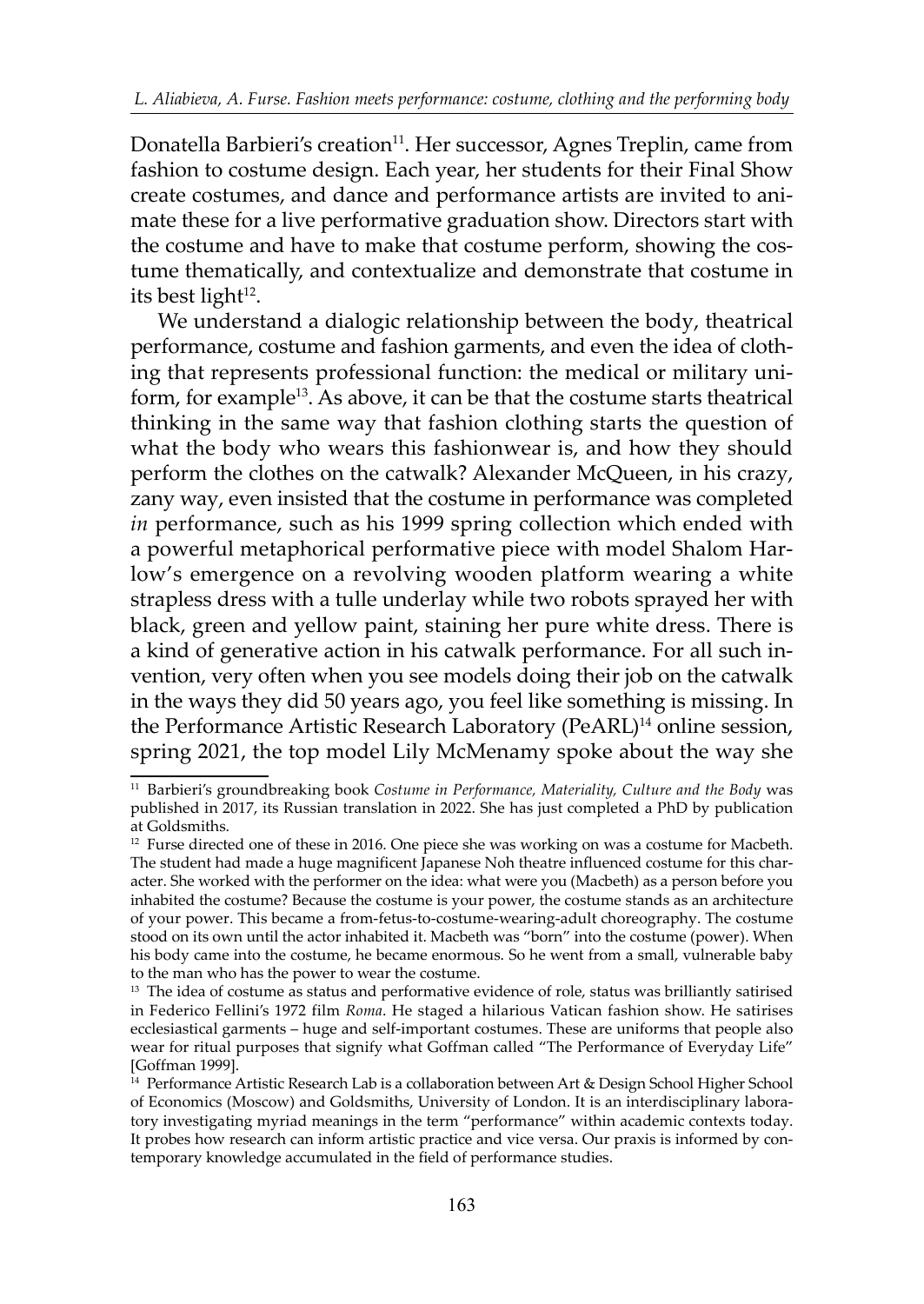experiments all the time on the catwalk because perfect bodies are not interesting anymore. Modelling is becoming increasingly inclusive with fashion photography and catwalk shows demonstrating "the change in the posing body from poise to awkwardness, from graceful to graceless" [Shinkle 2017, 212]. Lily wants something else to happen. She wants some provocation. She voices the thirst for the new. She also suggests the rise of the feminist model. They are rarer, but there are top models like Lily and her mother, the supermodel Kristen McMenamy, who have taken their work as an argument against the traditional role of the silent, traditionally beautiful model. Lily herself has suffered some very abusive media about her looks that are not those of a classic beauty, but much more interesting and striking, and therefore differently beautiful15. Lily has spoken about how younger models are voiceless. It is the same in the dance world. For years the female dancer was a speechless object of beauty. We are now seeing the rise of the articulate and assertive female dancer, who also has begun to occupy powerful positions of leadership in the arts and distinction in the media.

All such innovations are the inevitable confluence over time of politics: gender politics, disabled politics. Culture is a virality. Its progress can sometimes be slow, but it is constantly developing. At this point we will turn to practice as a research methodology in the fields of costume and fashion, performance and catwalk, art and everyday life. For it is within such research endeavours that light is shed on our topic. Within the area of new Live Art performance we notice young people increasingly attracted to express their view of the world through performance in the broader hybrid sense than traditional theatre, dance or fine art as we understand it. Practice Research (PR) in higher education, opening to this new emerging field of hybrid performance, remains hostage nevertheless to tension and unresolved ambiguity. PR is constantly being redefined. It is still, sometimes impossibly, measured against scientific paradigms that contemporary creative practice eludes. PR has been defined as "doing-knowing" [Nelson 2013, 40], which we might redefine as doing-thinking or doing-questions. But doing-thinking is arguably what any serious artist does when preparing an artwork. Because good practitioners, serious artists, are researching within their practice. We do not just make art or fashion. It is a craft. It is research. It requires finding out. It requires original thought to put ideas together from what's gone before to make good fashion design/performance.

<sup>&</sup>lt;sup>15</sup> Lily McMenamy is now a student on the MA in Performance Making programme Furse directs at Goldsmiths, and she is exploring, for example, elements of the grotesque.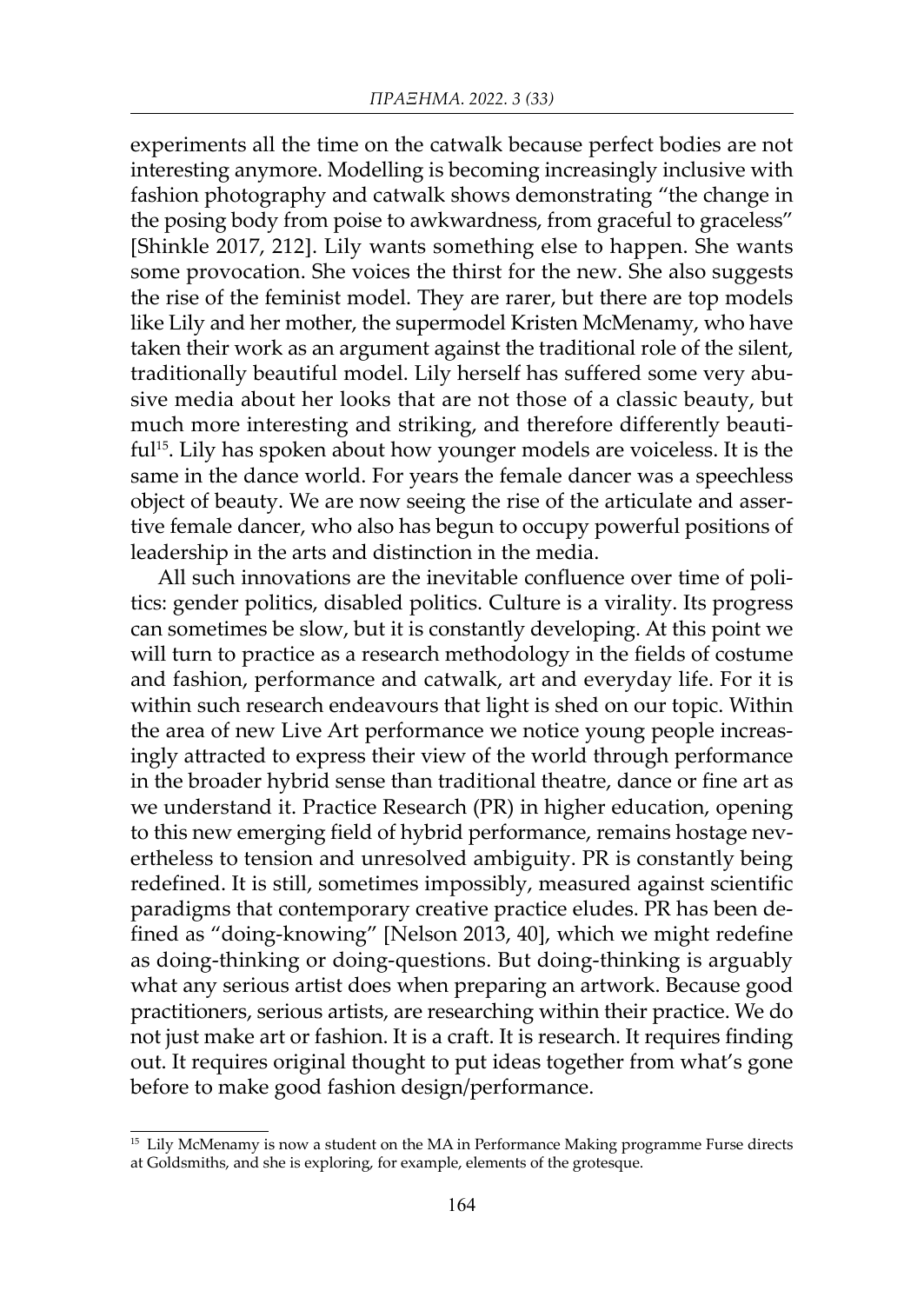What is it that is very specific to PR? It is understood academically above all as the ability to elaborate a research process through a supporting academic piece of writing. The practice and the writing are meant to interact, to inform each other, explicitly. This model is used to capture what constitutes practice that should be taken seriously by the academic environment: the creation of "new knowledge" in ephemeral practice and durable reflective – and possibly argumentative – analysis. But this still does not necessarily really bring creative practice into its rightful place in the scholarly environment because this is still dominated by frankly patriarchal values of knowledge production and dissemination.

So, what is the perspective of this methodology in an academic context? What is going on here? When it is pure academic research, it is clear, you have references, you have durable outcome. You have conventions. In the UK, what characterizes the practice-based PhD is that its author is negotiating the totality of the research to defend the practice and explains the practice, whilst the practice explains the research – or evidences this. It can be a slippery and arduous process to perfect. Practice based PhDs are not just artistic testimonials. What characterizes an artist who moves into a practice PhD is their developing understanding of the theoretical apparatus by which they can put a lens on their practice. Practice PhDs include traditional theoretical writing references, just as if it would be a full written thesis. Whereas for a scholarly PhD thesis you would expect 100,000 words, for a practice based thesis you would expect around 40,000 to 60,000 words, the remaining word quantity being read and examined as the practice itself. It is a reflexive exercise in which the writer of the PhD thesis is demonstrating that they are capable of both artistic practice and scholastic reflection on that practice. Even though the format does not exist in Russian academia, there is a growing demand for it in the field of art and design which needs to be addressed and recognized. In the end, in establishing practice in the academic environment we are firstly respecting the practitioner's right to be there; secondly, we are encouraging a high level of intellectual inquiry.

By way of example, feminist, postcolonial new materialism theories bring new ideas to the fore about clothes and costumes. Barbieri's pioneering book on costume provides a salient and highly detailed historical examination of costume as agency, marking also the sometimes clear but often cloudy distinction between costume and clothes. In her final section, in which she writes about, for example, the historical link between couture and costume pre-World War Two, she raises the question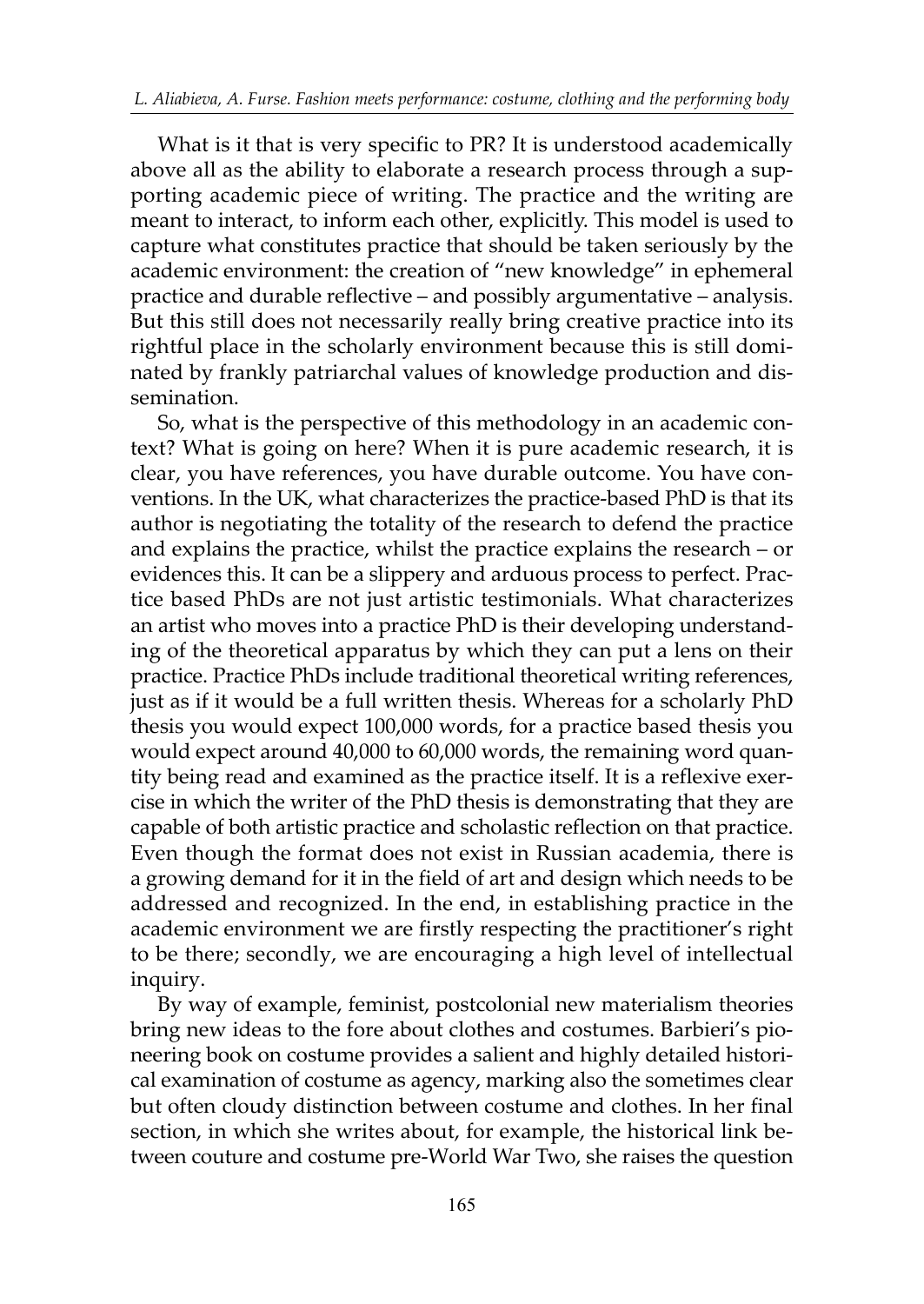of the link between Britain's colonial past and its stagings of Shakespeare. Here in the 19th century, for example, costuming would seek historial accuracy in conscious "antiquarianism" in ways that were in fact "design-led Romantic re-invention of history" [Barbieri 2017, 177]. Barbieri's PhD thesis by publication<sup>16</sup> takes feminist, postcolonial and new materialist theories to extend and complicate the already extensive and ground breaking research investigations in her book.

Despite such vibrant research where there is a manifest and successful braiding of professional practice, scholarship, publication and back again, the academic environment can create solipsistic practice, where the work does not need to address itself outside of the academic environment at all. In the field of professional performance, there is no such privilege, there is always an obligation to connect to a (paying) public. In the UK's National Research audits (REF)17 we are now compelled to address the "impact agenda": the question of how socially useful any research can prove itself to be. Many academics dislike and resist this instrumentalising of research. The impact agenda requires practitioners to think outside of any bubble of academic research, where people can just talk to each other within the academy and do not need to test whether their practice has any import, significance or meaning outside of this. Academic thinking in terms of performance practice that stays in a hermetic and privileged space speaks to an elitist environment. So it remains exclusive. The authors contend that it is possible to write lucid academic prose *and* be accessible (maybe not accessible to everybody, because you would need a level of education, but to non-academics). We, authors, dare suggest that the obscurantism of much scholastic writing is not interesting, and we remember tears shed over some of the books we could not get through as students. PR can, in short, contribute a level of accessibility to academic research.

So, in sum, first of all, practice research in the academic environment is about including artists in this space. Also, it is a conversation between academics and across disciplines. This means that we need a language to understand each other. We have a useful term in English – the articulate practitioner. Articulacy becomes the way we can find the connective tissue between ourselves and others who are thinking within and beyond our discipline as well. Being articulate is vital. We must find points of contact because, if we do not understand each other across disciplines,

<sup>16</sup> *Reading Feminism, New Materialism and Post-colonial Thought Through Costume in Performance* (unpublished). Universities sometimes permit an artwork to serve as a thesis, to be supported and contextualised with new writing, much shorter than the normal word-requirement.

<sup>&</sup>lt;sup>17</sup> The Research Excellence Framework. The latest audit was delivered nationally in REF 2021.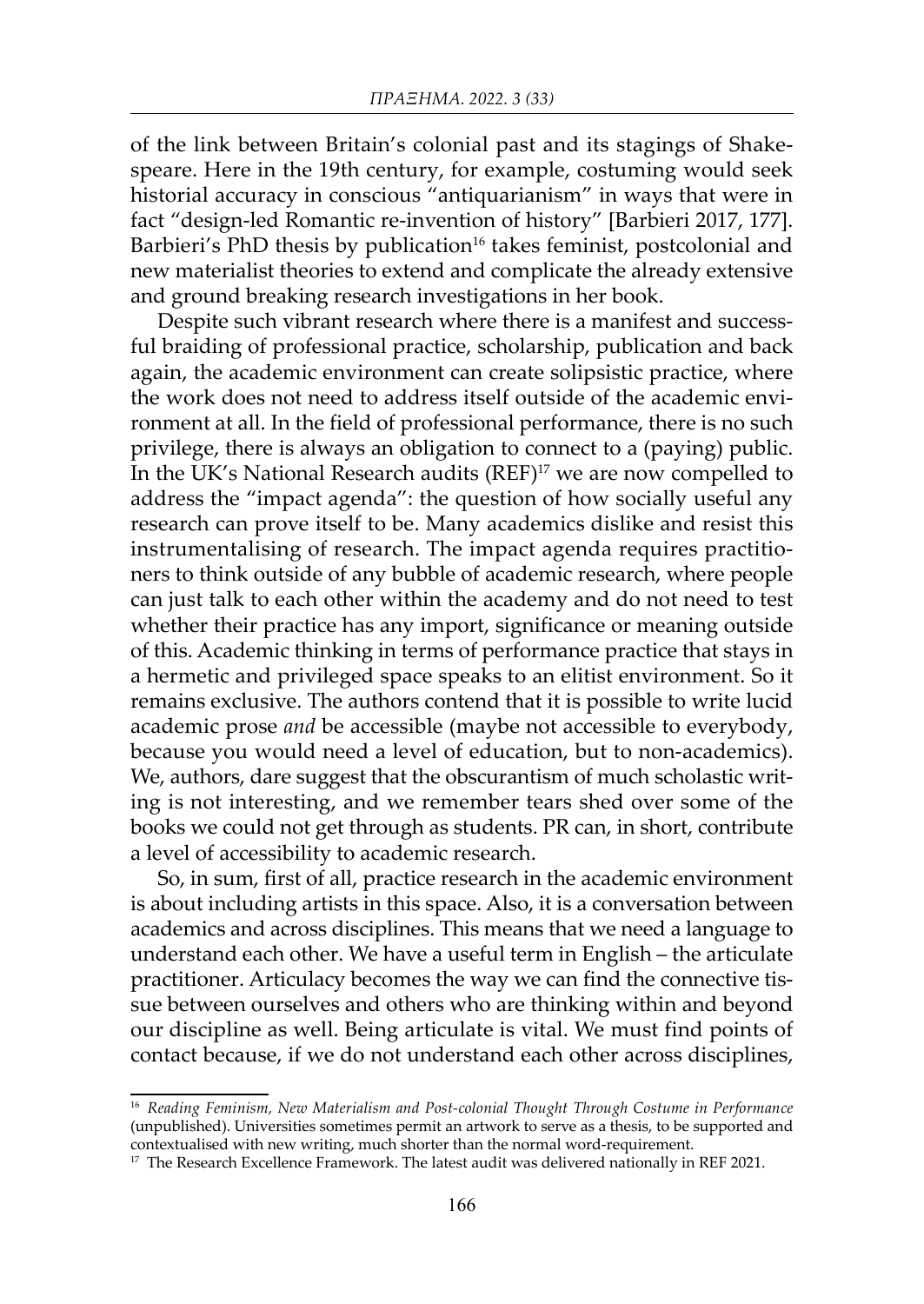across cultural and geographic borders, there is little hope for creativity in the scholastic system. Creative education and practice is being threatened today because it is not considered useful to society that focuses on the proven instrumentality of knowledge. Vitally, critical thinking educates people who question authority, which is threatening to the status quo. We have to argue for why creative critical thinkingdoing is useful, not purely in instrumental terms. We have to demonstrate that the culture needs thinking artists. Society really needs this, more so than ever.

Culture is inexorable, we hope, but vulnerable at this time. So we have to insist on defending it at the highest levels of our national institutions. In this crisis we are in globally, we need contexts in which we can think how to act well. We need to find places where we can find the right actions. Communities are vitally important. Here in this writing, speaking about performance fashion, about practice, and practice as research, we have inevitably mentioned resistance to isolation: isolation between disciplines, isolation between artists and theorists, isolation across boundaries, and the necessity of articulating ourselves so that we can speak the same language, understand each other and work together. As people paid to teach, research and introduce new knowledge into society through our universities, we also insist that we cannot any longer stay safely in our disciplines. This is part of our effort, consciously or unconsciously, to suture the split that evolved from the Cartesian model of knowledge and everything that followed from the Enlightenment, which carved and divided knowledge systems, insisting on borders. Creative thinkers transgress borders. As do fashion designers and performance artists who explore and stretch the body's borders. Transgression is not just a matter of taste. It is a vitalising action because without transgressive creative thinking we are not going to find our way out of our problems. And we have huge problems to face. Transgression is just a sign that we are in crisis. This is the only way to proceed.

## REFERENCES

Ahmed 2004 – Ahmed, S. (2004). *The Cultural Politics of Emotion*. Edinburgh University Press.

Barbieri 2017 – Barbieri, D. (2017). *Costume in Performance, Materiality, Culture and the Body*. Bloomsbury.

Benjamin 1999 – Benjamin, W. (1999). *Illuminations*. Pimlico.

Berlant 2011 – Berlant, L. (2011). *Cruel Optimism*. Duke University Press.